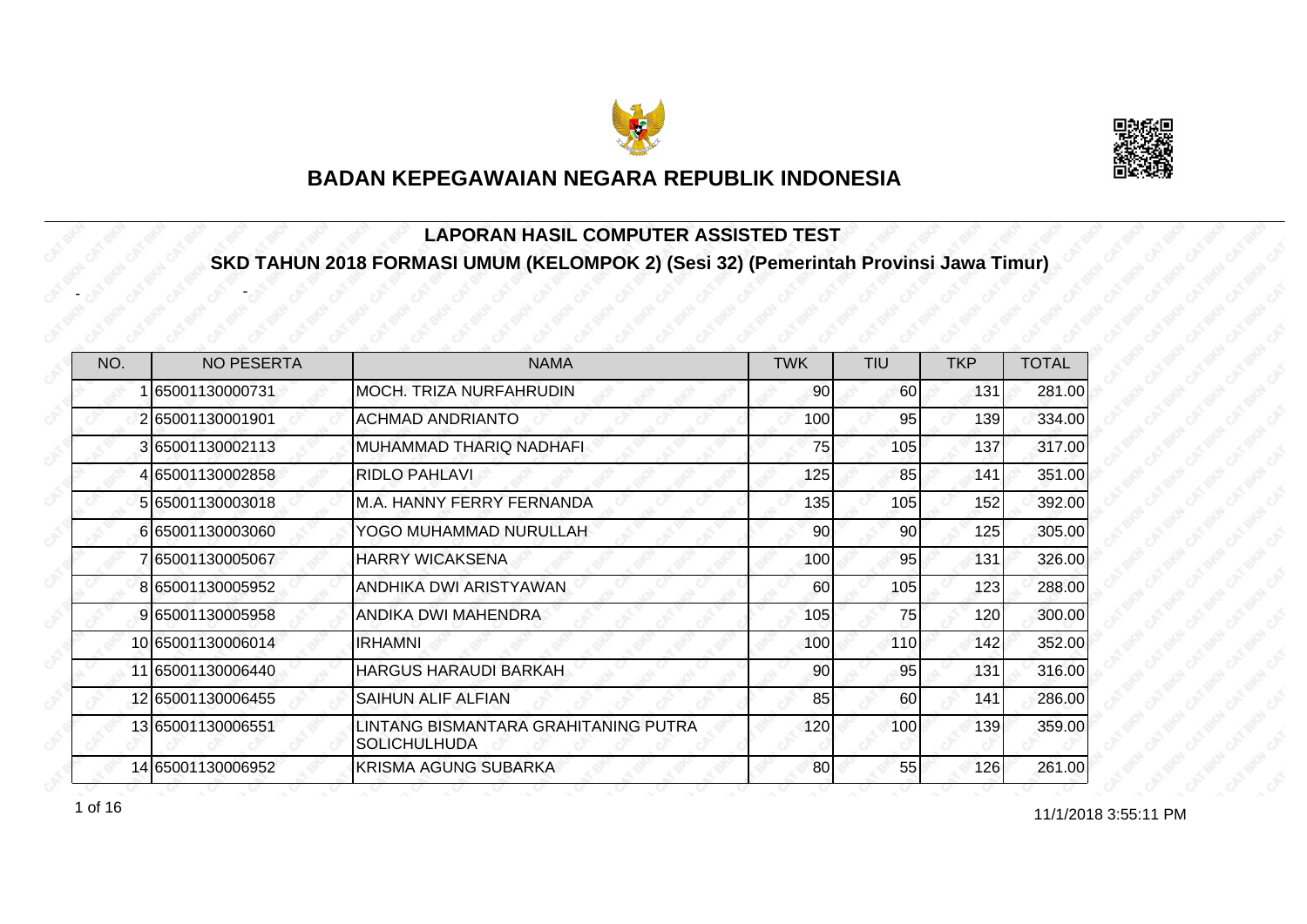



|  | 15 65001130009570 | <b>IMAM PRASETIO</b>          | 85  | 85              | 129 | 299.00 |
|--|-------------------|-------------------------------|-----|-----------------|-----|--------|
|  | 16 65001130009580 | FEBRI KUSUMOWIDAGDO           | 95  | 100             | 142 | 337.00 |
|  | 17 65001130010983 | MUHAMMAD AZIZ ANSHORI         | 100 | 120             | 133 | 353.00 |
|  | 18 65001130011688 | OKTAVIER KUS RITANTO          | 70  | 90 <sub>l</sub> | 132 | 292.00 |
|  | 19 65001130014035 | ANGGA KURNIAWAN               | 80  | 65              | 132 | 277.00 |
|  | 20 65001130014725 | <b>TSABIT BARKI</b>           | 75  | 65              | 141 | 281.00 |
|  | 21 65001130015007 | <b>ADI HANDOKO</b>            | 60  | <b>110</b>      | 111 | 281.00 |
|  | 22 65001130015250 | <b>RASYIDIN RUMLUS</b>        | 75  | 60              | 113 | 248.00 |
|  | 23 65001130015327 | ROCKY FAHRIAR REZA            | 95  | 115             | 104 | 314.00 |
|  | 24 65001130015783 | ARI NUR WICAKSONO             | 120 | 80              | 133 | 333.00 |
|  | 25 65001130016033 | <b>JEFFRI ARISANDI</b>        | 70  | 65              | 127 | 262.00 |
|  | 26 65001130016040 | <b>GARIAN ERGA FERWANDA</b>   | 80  | 85              | 141 | 306.00 |
|  | 27 65001130016051 | <b>GUNAWAN WAHYUDI UTOMO</b>  | 100 | 95              | 139 | 334.00 |
|  | 28 65001130016098 | <b>RULI IHZA FAHRIZAL</b>     | 80  | 95              | 149 | 324.00 |
|  | 29 65001130016165 | <b>MOCH RIZAL ARDIANSYAH</b>  | 120 | 105             | 112 | 337.00 |
|  | 30 65001130016175 | MOHAMMAD BADRUL MUNIR         | 105 | 45              | 137 | 287.00 |
|  | 31 65001130018192 | DHIMAS ADITYA KUSUMA BAKTI    | 95  | 80              | 147 | 322.00 |
|  | 32 65001130018224 | <b>ILHAM MUSRA</b>            | 55  | 75              | 134 | 264.00 |
|  | 33 65001130018412 | <b>FIRMANSYAH RACHMAN</b>     | 100 | 95              | 143 | 338.00 |
|  | 34 65001230000654 | CLAUDIA TIFFANY HARIONO PUTRI | 75  | 70              | 138 | 283.00 |

2 of 16<br>
11/1/2018 3:55:11 PM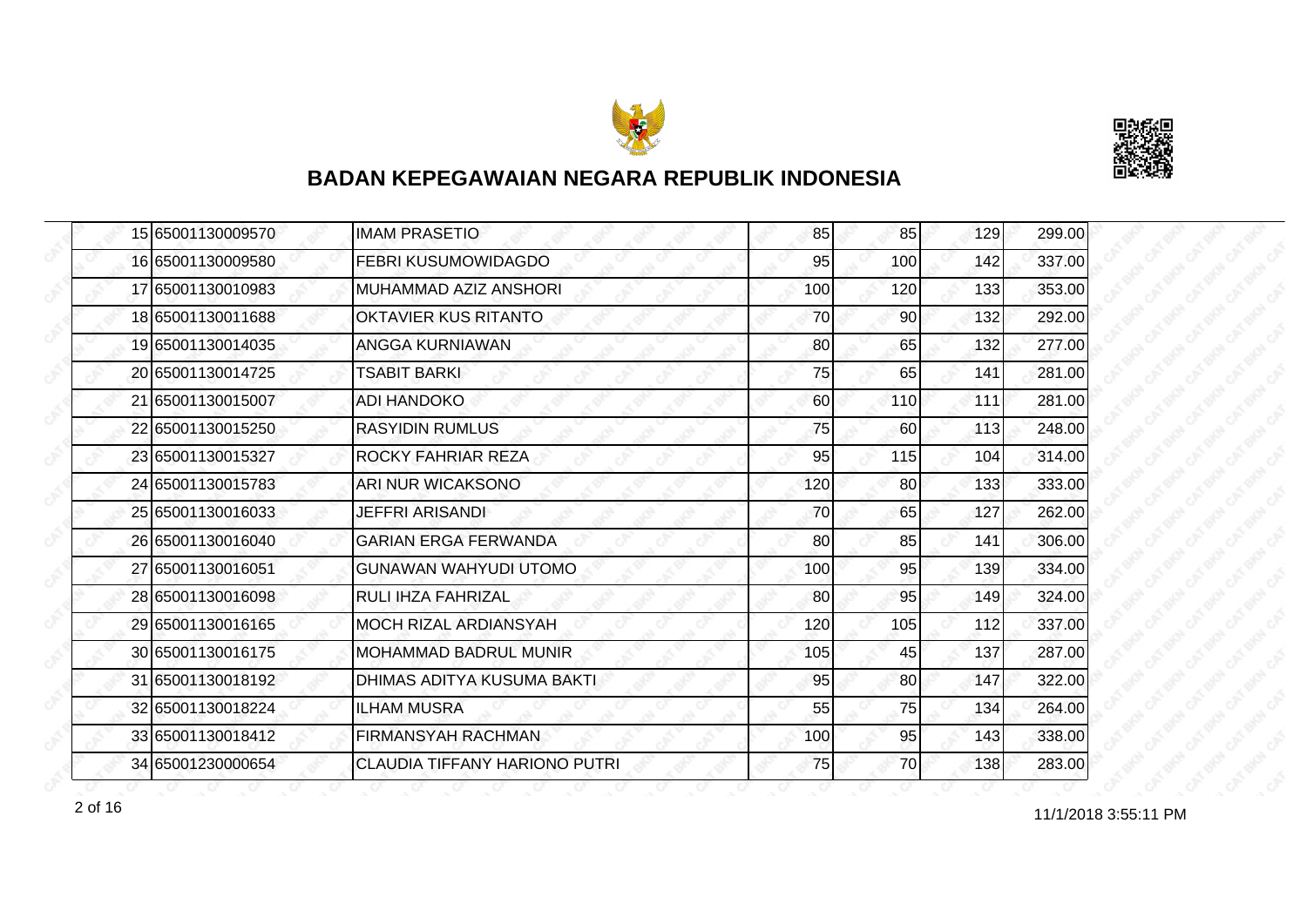



|  | 35 65001230000793 | <b>ARUMENTIN DIANA</b>         | 75  | 115             | 142 | 332.00 |
|--|-------------------|--------------------------------|-----|-----------------|-----|--------|
|  | 36 65001230000815 | <b>AMINATUSH SHOLICHAH</b>     | 120 | 95              | 125 | 340.00 |
|  | 37 65001230001081 | <b>ALIFIA MARITA FAHDI</b>     | 100 | 100             | 140 | 340.00 |
|  | 38 65001230001152 | RADEN SUGESTI HANDAYANI        | 120 | 90 <sub>l</sub> | 119 | 329.00 |
|  | 39 65001230001164 | <b>INTAN TOMY PUSPITA SARI</b> | 60  | 55              | 138 | 253.00 |
|  | 40 65001230001216 | <b>IKA PUSPITA SARI</b>        | 65  | 115             | 138 | 318.00 |
|  | 41 65001230001312 | FAHRILLAH NIRMA OCTAFRIDA      | 100 | 95              | 137 | 332.00 |
|  | 42 65001230001318 | ARINA NUR NGAINI               | 85  | 65              | 147 | 297.00 |
|  | 43 65001230001448 | KURNIAWAHYU ISLAMIYAH          | 85  | 80              | 144 | 309.00 |
|  | 44 65001230001561 | <b>IRMA SUSANTI</b>            | 100 | 45              | 140 | 285.00 |
|  | 45 65001230001600 | <b>AGUSTIN DIAN PUSPITA</b>    | 125 | 85              | 130 | 340.00 |
|  | 46 65001230001643 | <b>SOFI HARBANIA</b>           | 100 | 70              | 139 | 309.00 |
|  | 47 65001230001774 | <b>SELVY SEKTI NOOR UTARI</b>  | 110 | 55              | 132 | 297.00 |
|  | 48 65001230001809 | TRI WAHYUNI NENDRASTUTI        | 105 | 90 <sub>0</sub> | 130 | 325.00 |
|  | 49 65001230002235 | SUSI WULANDARI SASMITA SARI    | 90  | 90              | 141 | 321.00 |
|  | 50 65001230002441 | RIZTA WIDYA PANGESTIKA         | 80  | 110             | 137 | 327.00 |
|  | 51 65001230002540 | <b>DINI KARTIKA PUTRI</b>      | 85  | 95              | 129 | 309.00 |
|  | 52 65001230002737 | <b>GRACE MARSELLA</b>          | 90  | 90              | 137 | 317.00 |
|  | 53 65001230002769 | <b>HUSNA ANINDITA</b>          | 135 | 105             | 128 | 368.00 |
|  | 54 65001230002958 | MEGAWATI STANZA GUNAWAN        | 110 | 115             | 152 | 377.00 |

 $3 \text{ of } 16$  11/1/2018 3:55:11 PM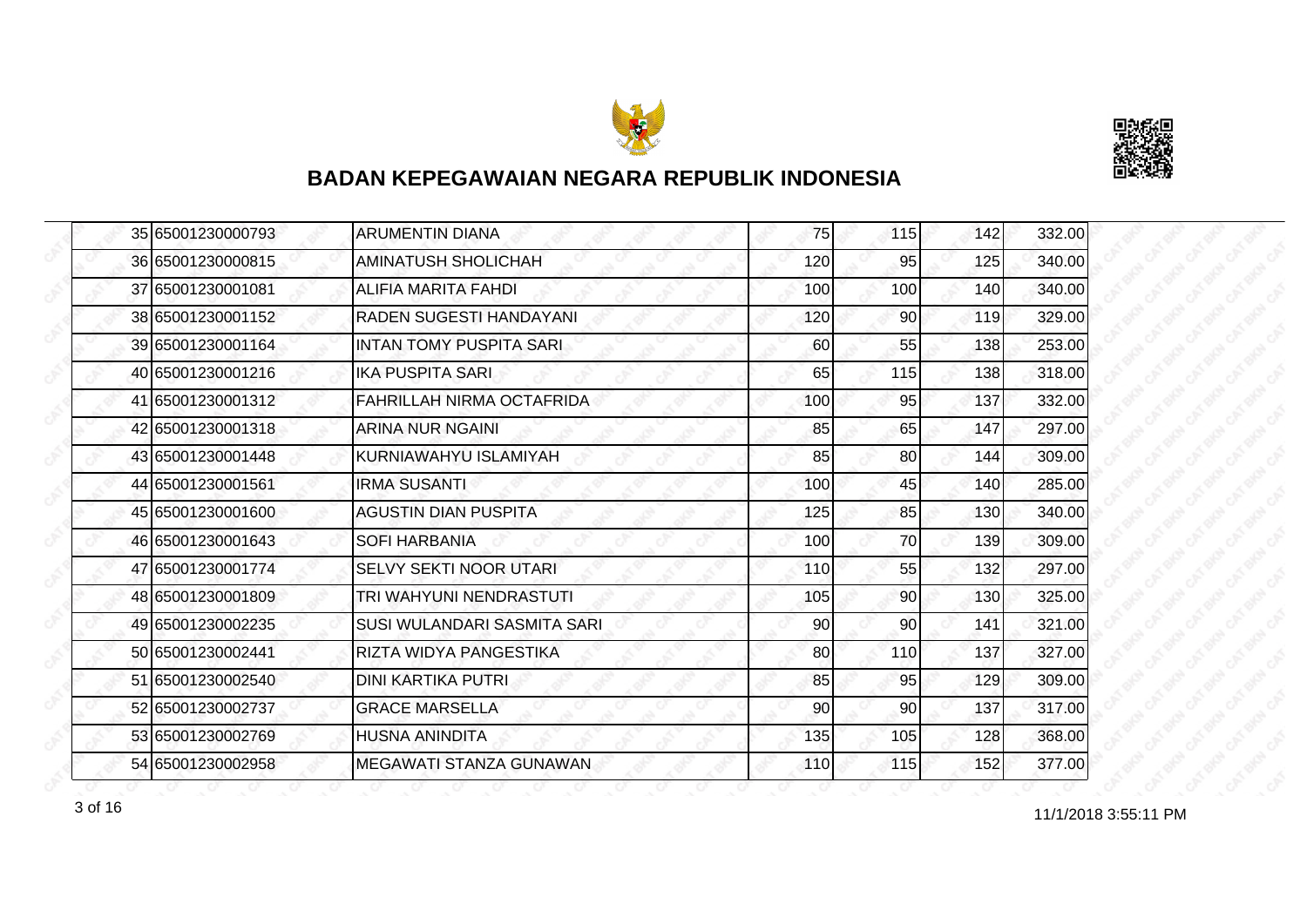



|  | 55 65001230002967 | <b>INDRA WATI NUR CAHYANI</b>  | 95  | 100 | 136 | 331.00 |
|--|-------------------|--------------------------------|-----|-----|-----|--------|
|  | 56 65001230002975 | <b>ENDANG DWI SETYANINGRUM</b> | 70  | 60  | 137 | 267.00 |
|  | 57165001230003276 | NURHIDAYATI KARTIKA DEWI       | 100 | 75  | 132 | 307.00 |
|  | 58 65001230003300 | <b>LIGA RISKYA PUTRI</b>       | 100 | 95  | 142 | 337.00 |
|  | 59 65001230003336 | <b>MILKHATUS SA'ADAH</b>       | 95  | 110 | 126 | 331.00 |
|  | 60165001230003347 | <b>ASRI WIDO MUKTI</b>         | 90  | 60  | 135 | 285.00 |
|  | 61 65001230003367 | NITYA AJENG NARAYANTY PRASETYA | 65  | 90  | 125 | 280.00 |
|  | 62 65001230003435 | YETIK OKTAVIA                  | 100 | 80  | 133 | 313.00 |
|  | 63 65001230003776 | <b>RISA ZULFIANA</b>           | 120 | 95  | 145 | 360.00 |
|  | 64 65001230003806 | <b>NURUL ROCHMAWATI</b>        | 75  | 90  | 136 | 301.00 |
|  | 65 65001230003816 | <b>NURUL WULAN DARI</b>        | 100 | 70  | 126 | 296.00 |
|  | 66 65001230004573 | <b>ALFINA ILLIYIN</b>          | 50  | 65  | 134 | 249.00 |
|  | 67 65001230004707 | AGHNIA FUADATUL INAYAH         | 120 | 95  | 135 | 350.00 |
|  | 68 65001230004738 | ALAMANDA SEPTYADHI             | 85  | 85  | 128 | 298.00 |
|  | 69 65001230004794 | <b>ARINA PUTRI UTAMI</b>       | 105 | 55  | 128 | 288.00 |
|  | 70 65001230004800 | <b>AYU VISITA DEWI</b>         | 95  | 85  | 137 | 317.00 |
|  | 71 65001230004804 | DWI AYU FANI NOVITA SARI       | 85  | 115 | 132 | 332.00 |
|  | 72 65001230004888 | DYAH HANA KARTIKA              | 75  | 60  | 126 | 261.00 |
|  | 73 65001230004890 | ELISA GALUH SETYORINI          | 100 | 90  | 132 | 322.00 |
|  | 74 65001230004916 | <b>IVANI WIDYA NINGRUM</b>     | 65  | 80  | 133 | 278.00 |

4 of 16 10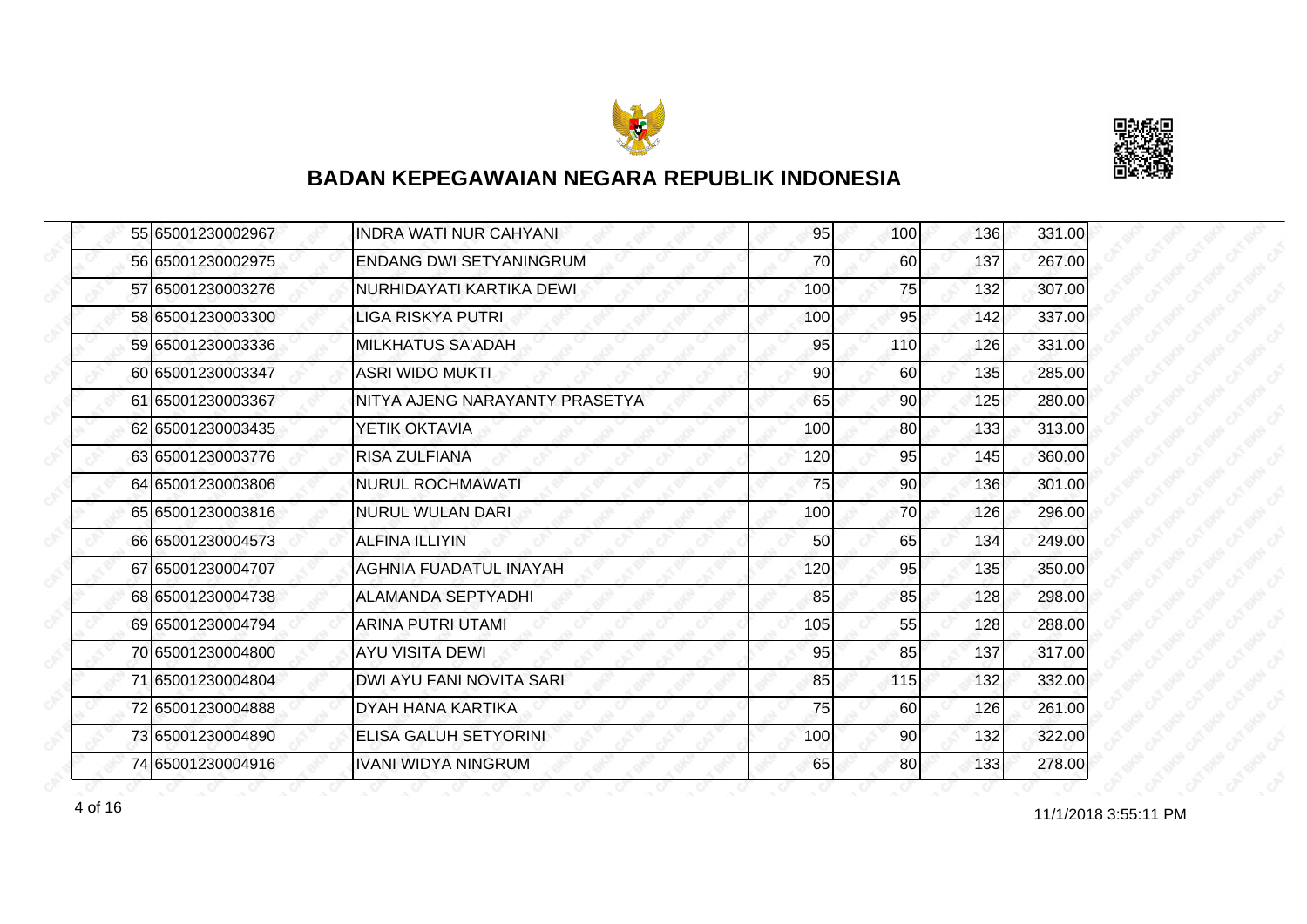



|  | 75 65001230004934 | NI LUH PUTU DIAH FITRIYANI  | 105 | 100 | 145 | 350.00 |
|--|-------------------|-----------------------------|-----|-----|-----|--------|
|  | 76 65001230004987 | <b>ROSY NURLITA HAPSARI</b> | 80  | 85  | 140 | 305.00 |
|  | 77 65001230004999 | RISKITA ASARI ANGGRAENI     | 80  | 85  | 125 | 290.00 |
|  | 78 65001230005015 | <b>WINDA NUGAS LESTARI</b>  | 105 | 55  | 128 | 288.00 |
|  | 79 65001230005941 | NOVITA DWI MARDININGTYAS    | 90  | 60  | 119 | 269.00 |
|  | 80 65001230006787 | <b>DWI UTARI</b>            | 115 | 95  | 142 | 352.00 |
|  | 81 65001230008355 | <b>SITI NURHIDAYAH</b>      | 105 | 90I | 125 | 320.00 |
|  | 82 65001230009583 | AGUSTIN NUR ARIFIANA        | 65  | 35  | 113 | 213.00 |
|  | 83 65001230009611 | ANISTYA MARTIA PUTRI        | 115 | 105 | 134 | 354.00 |
|  | 84 65001230009616 | <b>ANNA BEFI</b>            | 105 | 110 | 120 | 335.00 |
|  | 85 65001230009623 | <b>ARDHA NARHESWARI</b>     | 120 | 80  | 131 | 331.00 |
|  | 86 65001230009684 | <b>FAUZA TAQIYYA</b>        | 100 | 95  | 140 | 335.00 |
|  | 87 65001230009694 | <b>FIDYATUL FITRIYAH</b>    | 130 | 75  | 136 | 341.00 |
|  | 88 65001230009726 | <b>KAROMAH</b>              | 65  | 65  | 137 | 267.00 |
|  | 89 65001230009729 | <b>LILIK ROSYIDA</b>        | 110 | 100 | 142 | 352.00 |
|  | 90 65001230009741 | NURARITA FADILA ZESIORANI   | 75  | 65  | 132 | 272.00 |
|  | 91 65001230009745 | NUR`AIDA AYU KUSUMANINGTYAS | 85  | 90  | 127 | 302.00 |
|  | 92 65001230009755 | RAHMA NITA NIRMALA          | 90  | 85  | 132 | 307.00 |
|  | 93 65001230009757 | <b>RORO ESTI DAMARANTI</b>  | 115 | 75  | 129 | 319.00 |
|  | 94 65001230009760 | SHERLY LIMANTO, S. FARM     | 100 | 110 | 132 | 342.00 |

for the contract of 16 and 11/1/2018 3:55:11 PM 5 of 16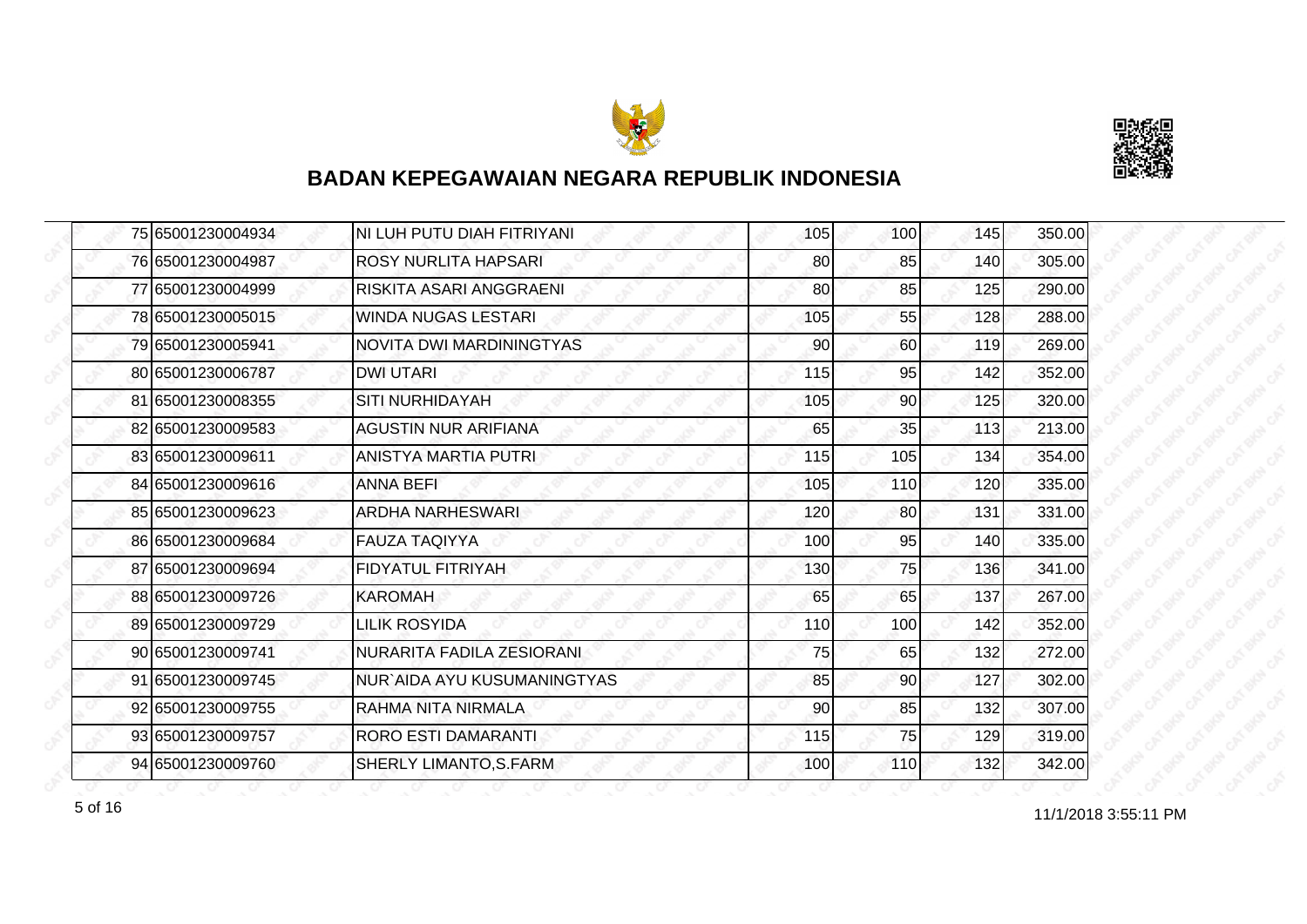



| 95 65001230009766  | <b>VARADILA FAHMA</b>            | 85  | 105 | 121 | 311.00 |
|--------------------|----------------------------------|-----|-----|-----|--------|
| 96 65001230009777  | <b>VIDA KENDRA KARINA</b>        | 105 | 90  | 133 | 328.00 |
| 97 65001230009780  | <b>WEDARANI SADU</b>             | 95  | 90  | 126 | 311.00 |
| 98 65001230009927  | YULIANIE ERLITANIA S             | 90  | 65  | 120 | 275.00 |
| 99 65001230009931  | <b>ZAINITA MARDINI</b>           | 90  | 55  | 126 | 271.00 |
| 100 65001230010277 | <b>AGUSTINA</b>                  | 90  | 70  | 115 | 275.00 |
| 101 65001230010367 | NOVIKA WAHYU SETYANINGRUM        | 80  | 55  | 125 | 260.00 |
| 102 65001230010374 | <b>NURI LATIVA</b>               | 85  | 95  | 133 | 313.00 |
| 103165001230010380 | PRADHINA NURVIANA LARASATI       | 80  | 95  | 126 | 301.00 |
| 104 65001230010391 | RUTH AGUSTINA RAHADI             | 110 | 65  | 134 | 309.00 |
| 105 65001230010401 | SHINTAMI NURUL INDRAZWARI        | 115 | 100 | 129 | 344.00 |
| 106 65001230010404 | SITI AYU FUJI RAHAYU             | 100 | 65  | 144 | 309.00 |
| 107 65001230010406 | <b>WANDA AUFIAR RIESVI</b>       | 90  | 80  | 131 | 301.00 |
| 108 65001230010573 | AMANDA EKA PERTIWI               | 85  | 105 | 117 | 307.00 |
| 109 65001230010595 | CAHYADANI DIAN KARTIKASARI       | 110 | 95  | 135 | 340.00 |
| 110 65001230010604 | DIWANDA HANIFA NURANI            | 70  | 115 | 125 | 310.00 |
| 111 65001230010606 | <b>DWIKA SEPTIAWANTI</b>         | 85  | 100 | 136 | 321.00 |
| 112 65001230010609 | <b>FAUZIA FITRIYANA</b>          | 95  | 95  | 128 | 318.00 |
| 113 65001230010611 | FIRDA MONICA HARI KUSUMANINGTYAS | 85  | 95  | 136 | 316.00 |
| 114 65001230010615 | <b>INAYATUR ROKHIMAH</b>         | 100 | 125 | 122 | 347.00 |

for the contract of 16 and 11/1/2018 3:55:11 PM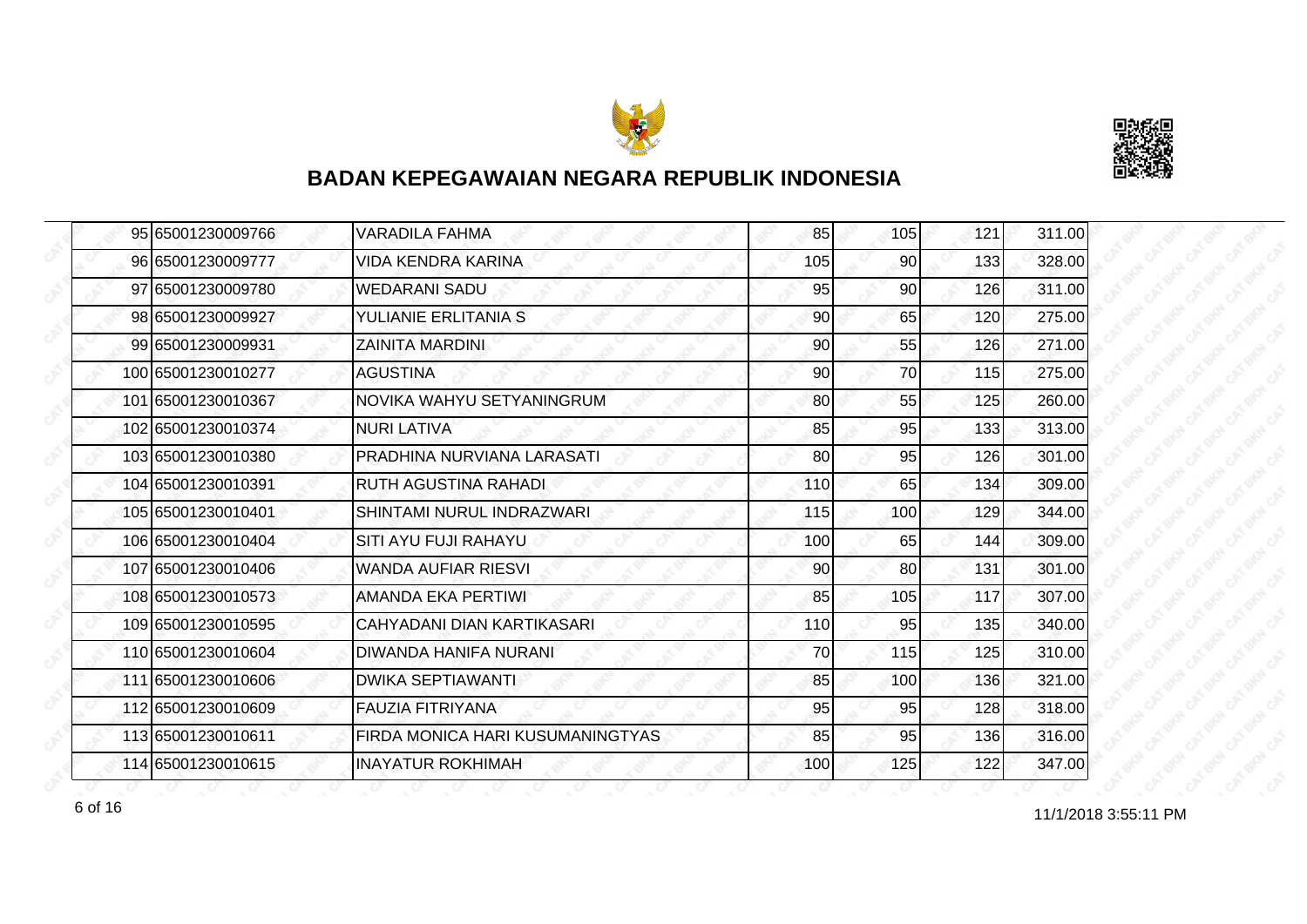



| 115 65001230010619 | <b>INDRA INTAN SAPUTRI</b>          | 100 | 85              | 145 | 330.00 |
|--------------------|-------------------------------------|-----|-----------------|-----|--------|
| 116 65001230010620 | <b>KRISNA IKA PURYANTI</b>          | 125 | 80              | 117 | 322.00 |
| 117 65001230010870 | ADELIA SURYANI, S.FARM., APT        | 85  | 70              | 128 | 283.00 |
| 118 65001230011119 | NEVADA DARARI FARAHIYAH             | 105 | 110             | 130 | 345.00 |
| 119 65001230011128 | <b>NUR AINI FATMAWATI</b>           | 85  | 90              | 134 | 309.00 |
| 120 65001230011153 | <b>REMAUDY NIMAS AGATHA</b>         | 75  | 75              | 138 | 288.00 |
| 121 65001230011156 | <b>RAFI JIKRONA</b>                 | 70  | 55              | 131 | 256.00 |
| 122 65001230011194 | <b>RISQI SETYOBUDI</b>              | 95  | 120             | 131 | 346.00 |
| 123 65001230011206 | <b>RIZKI SEPTIANA</b>               | 110 | 100             | 142 | 352.00 |
| 124 65001230011233 | ANI PUTRI AYU SETYAWATI             | 110 | 105             | 154 | 369.00 |
| 125 65001230011236 | BESSE' NURLINDA MUSTARY HUSEIN      | 90  | 75              | 144 | 309.00 |
| 126 65001230011246 | <b>DWI STYO NINGRUM</b>             | 85  | 85              | 136 | 306.00 |
| 127 65001230011262 | <b>ENITA FITRIANI PUTRI</b>         | 100 | 80 <sup>2</sup> | 139 | 319.00 |
| 128 65001230011271 | <b>INDIRA DHANY KHARISMAWATI.M.</b> | 55  | 80              | 147 | 282.00 |
| 129 65001230011274 | SILFIANA NISA PERMATASARI           | 90  | 100             | 143 | 333.00 |
| 130 65001230011281 | <b>INTAN PUSPASARIE</b>             | 100 | 75              | 147 | 322.00 |
| 131 65001230011283 | <b>INTAN HARDIANITASARI</b>         | 80  | 100             | 137 | 317.00 |
| 132 65001230011296 | <b>NOVI AYUWARDANI</b>              | 70  | 75              | 130 | 275.00 |
| 133 65001230011297 | NOVIYANTIKA WIENDYA SURYANI         | 95  | 70              | 128 | 293.00 |
| 134 65001230011306 | <b>PUJI FAUZIAH</b>                 | 80  | 80              | 148 | 308.00 |

11/1/2018 3:55:11 PM 7 of 16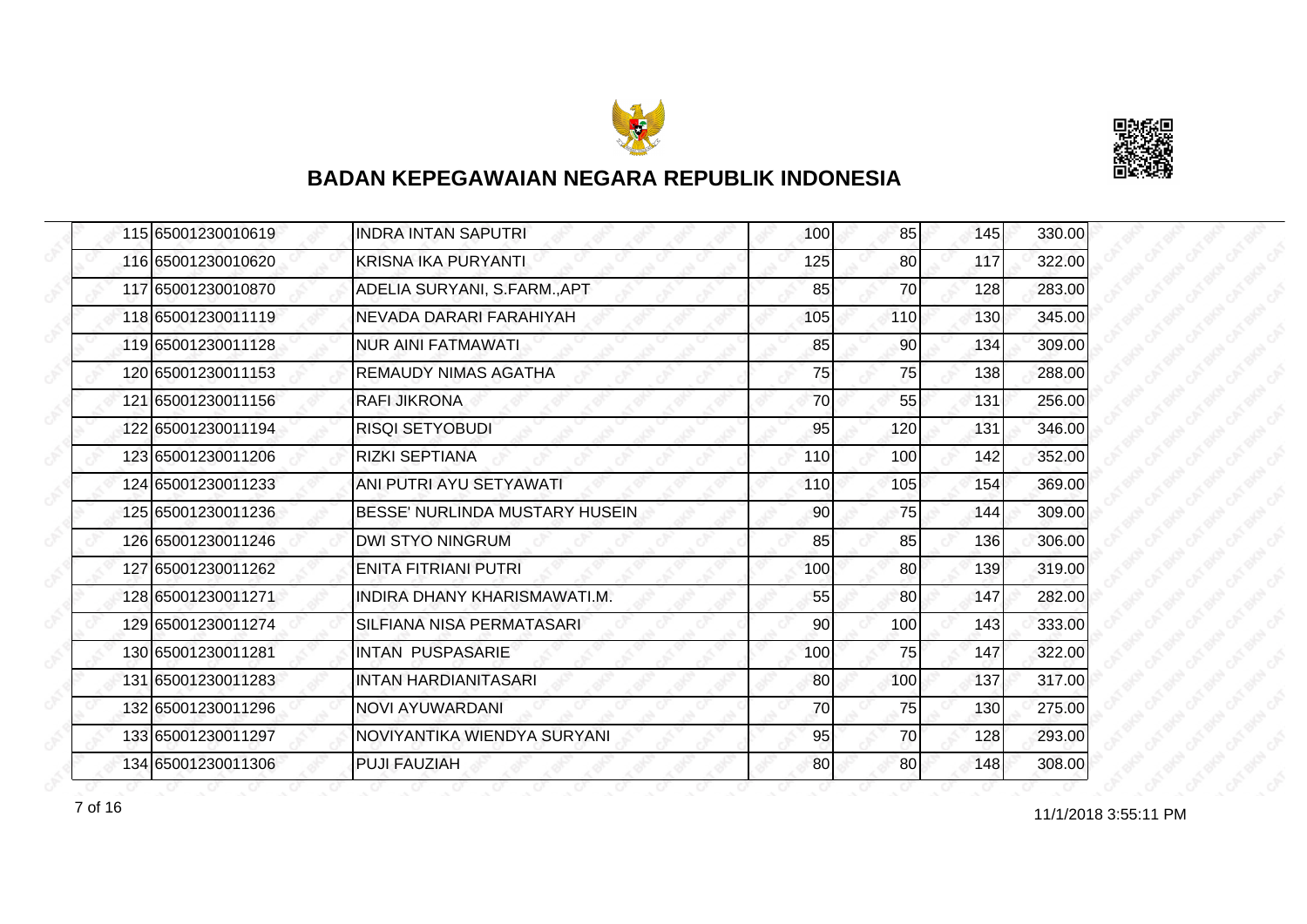



|  | 135 65001230011334 | REYNANDA VIOLINA AGUS DAMAYANTI     | 70  | 65  | 140 | 275.00 |
|--|--------------------|-------------------------------------|-----|-----|-----|--------|
|  | 136 65001230011337 | <b>WENING PANDURAT JATI</b>         | 85  | 95  | 128 | 308.00 |
|  | 137 65001230011343 | YENI HANIFA                         | 85  | 85  | 135 | 305.00 |
|  | 138 65001230011347 | RIZA AGUSTIN KRISNA DEWI            | 85  | 95  | 122 | 302.00 |
|  | 139 65001230011380 | ZELA SELVIANA ANASTASIA             | 85  | 80  | 147 | 312.00 |
|  | 140 65001230011394 | SOFIA MEIRINA AYUNIN                | 75  | 80  | 137 | 292.00 |
|  | 141 65001230011404 | <b>ST. NIKMATUL FEBRIYANI</b>       | 55  | 95  | 133 | 283.00 |
|  | 142 65001230011468 | VIDI IKA HASTARI                    | 120 | 90  | 136 | 346.00 |
|  | 143 65001230011475 | WIDYA KANDISASMITA PURWANINGTYAS S. | 70  | 70  | 129 | 269.00 |
|  | 144 65001230011482 | <b>WIWIT ASNAH HIJRIYATI</b>        | 105 | 110 | 137 | 352.00 |
|  | 145165001230012271 | <b>DINIK FEBRIANI</b>               | 105 | 60  | 138 | 303.00 |
|  | 146 65001230012273 | AMBI KUSWITA RACHMAWATI             | 80  | 60  | 130 | 270.00 |
|  | 147 65001230013880 | DYAH NURI RAHMADIANY                | 80  | 120 | 146 | 346.00 |
|  | 148 65001230014678 | ADELIA DWI KUSUMANINGSIH            | 95  | 80  | 139 | 314.00 |
|  | 149 65001230014710 | <b>ANIK SUGIARTI</b>                | 55  | 70  | 129 | 254.00 |
|  | 150 65001230014724 | <b>ANISA ADYALINA</b>               | 110 | 90  | 127 | 327.00 |
|  | 151 65001230014733 | <b>ANISA RUMINTANG</b>              | 95  | 65  | 113 | 273.00 |
|  | 152165001230014758 | <b>BINTI NURIYAH</b>                | 90  | 90  | 132 | 312.00 |
|  | 153 65001230014853 | <b>ELSA GINANJARWATI</b>            | 90  | 70  | 118 | 278.00 |
|  | 154 65001230015161 | <b>HANA RAHMAWATI</b>               | 125 | 110 | 140 | 375.00 |

8 of 16 and 11/1/2018 3:55:11 PM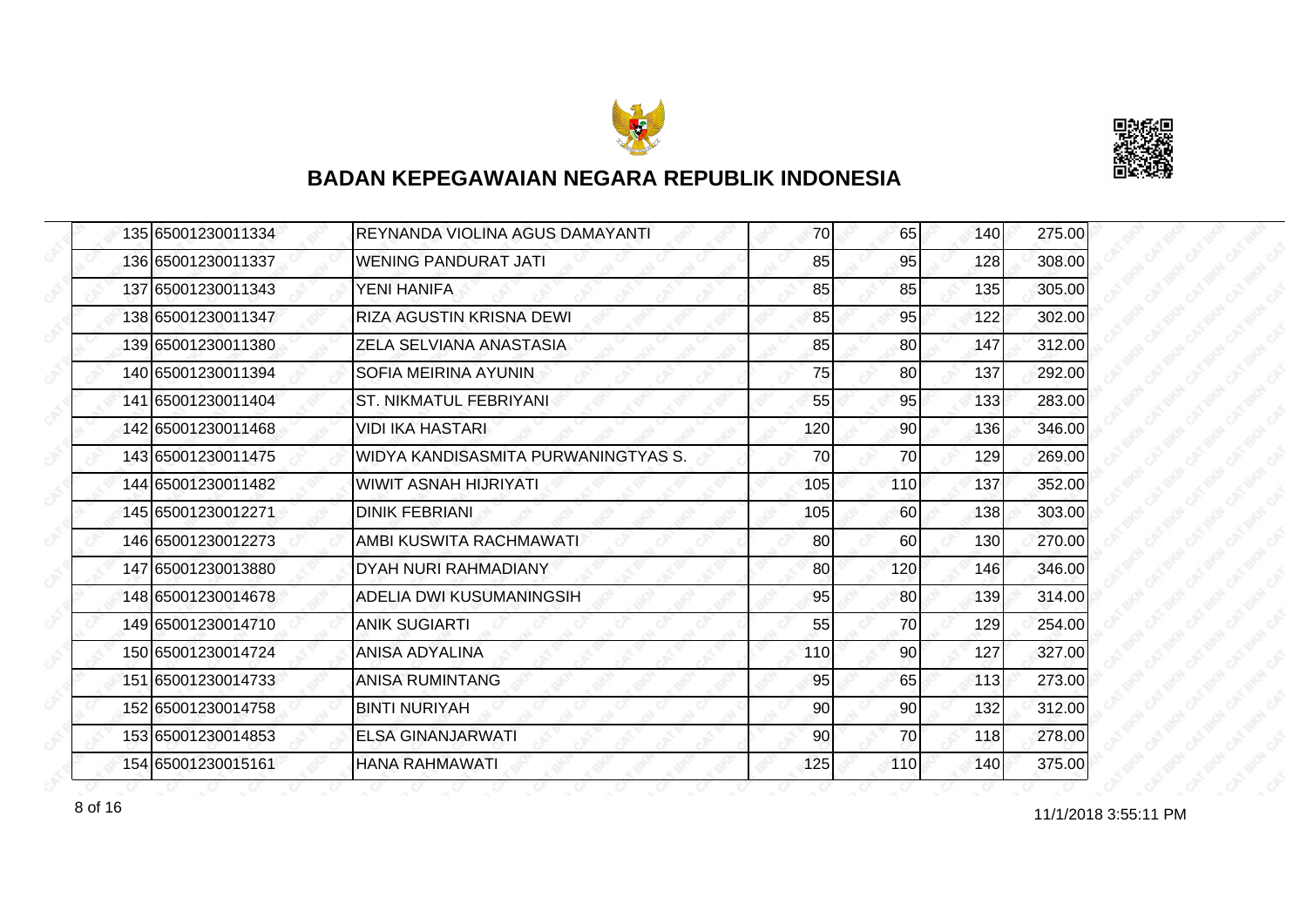



|  | 155 65001230015164   | <b>HARYANI CANDRAWATI</b>    | 70  | 65              | 122 | 257.00 |
|--|----------------------|------------------------------|-----|-----------------|-----|--------|
|  | 156 65001230015167   | <b>IKA LESTARI</b>           | 80  | 70              | 124 | 274.00 |
|  | 157 65001230015175   | LERIANA ALYYU                | 80  | 95              | 118 | 293.00 |
|  | 158 65001230015177   | LINDA PRABAWATI              | 90  | 80 <sup>1</sup> | 142 | 312.00 |
|  | 159 65001230015181   | <b>MARIA SEILVA ANGELINA</b> | 95  | 90              | 140 | 325.00 |
|  | 160 6500 12300 17215 | MARIZKA WIMALA               | 70  | 105             | 135 | 310.00 |
|  | 161 65001230017218   | NATASHA ERA RADITA           | 110 | 100             | 139 | 349.00 |
|  | 162 65001230017220   | <b>NEVI NUR FITRIASARI</b>   | 85  | 85              | 152 | 322.00 |
|  | 163 65001230017221   | NOFALIA VATIKASARI           | 95  | 95              | 142 | 332.00 |
|  | 164 65001230017223   | PUTRI WAHYU SULISTIYANI      | 65  | 70              | 150 | 285.00 |
|  | 165 65001230017224   | RADELLA AULIA ADITYARA       | 70  | 110             | 143 | 323.00 |
|  | 166 65001230017226   | <b>RENY OKTAVIA SUTRISNO</b> | 80  | 105             | 132 | 317.00 |
|  | 167 65001230017230   | <b>RIA VIRDIA NITA</b>       | 65  | 65              | 135 | 265.00 |
|  | 168 65001230017233   | ROBI`ATUL `AINIYAH MUSYAHIDA | 80  | 110             | 129 | 319.00 |
|  | 169 65001230017234   | ROHDIYA WAHYUNI              | 110 | 85              | 144 | 339.00 |
|  | 170 65001230017239   | SRI EKY WIDYOWATI            | 85  | 80 <sup>1</sup> | 129 | 294.00 |
|  | 171 65001230018213   | <b>DEWI RACHMAWATI</b>       | 120 | 80              | 126 | 326.00 |
|  | 172165001230018249   | <b>DUWI EFASARI</b>          | 45  | 65              | 100 | 210.00 |
|  | 173 65001230018293   | <b>DWI PUSPITA SARI</b>      | 120 | 60              | 127 | 307.00 |
|  | 174 65001230018310   | ERIZA TRI HERIWIYANTI        | 105 | 85              | 136 | 326.00 |

9 of 16<br>
11/1/2018 3:55:11 PM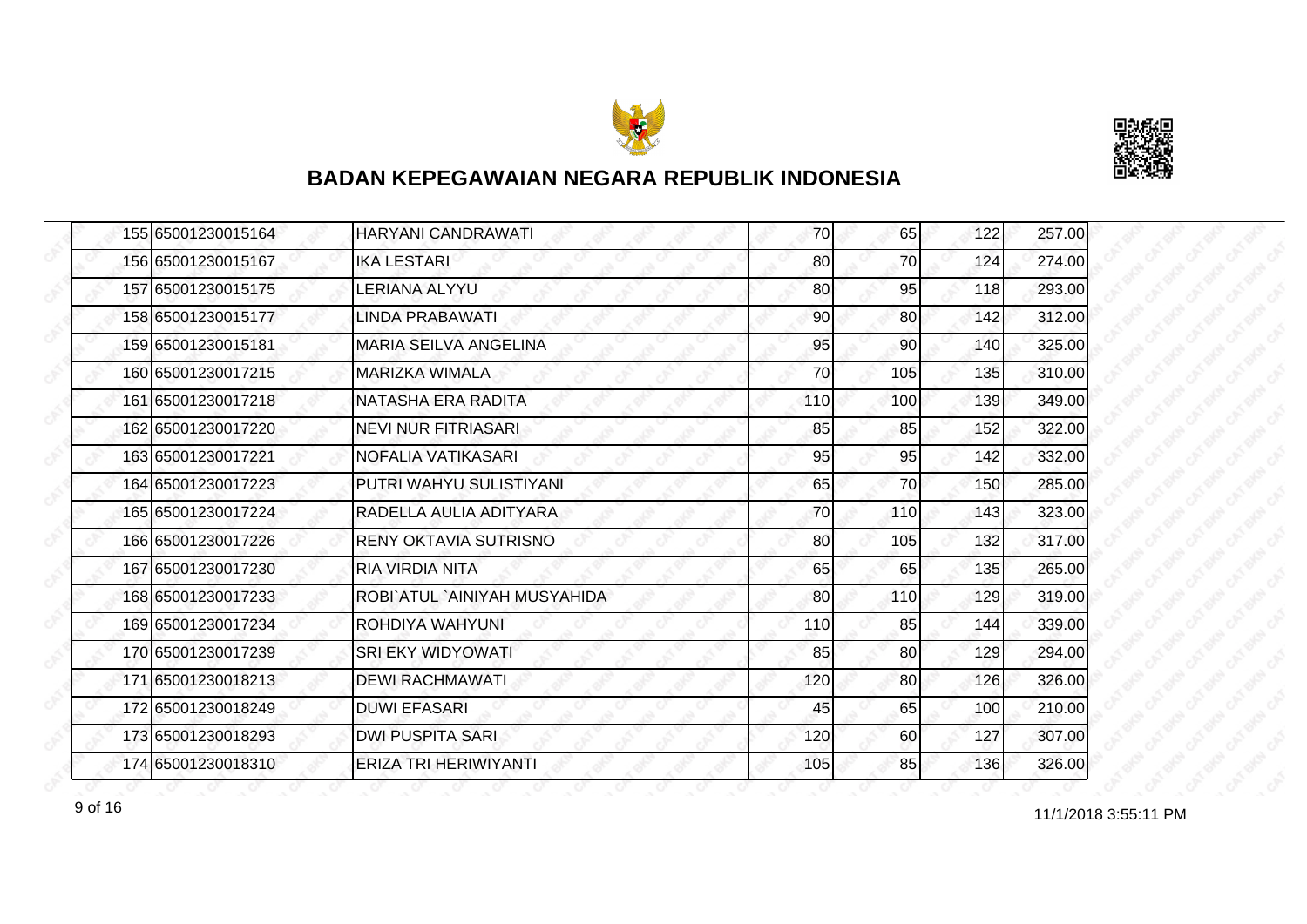



| 175 65001230018318 | <b>FARIDA KUSUMA DEWI</b>     | 100 | 105       | 141 | 346.00 |
|--------------------|-------------------------------|-----|-----------|-----|--------|
| 176 65001230018321 | FITRIA WAHYUNING WULAN        | 115 | 90        | 130 | 335.00 |
| 177 65001230018330 | INDAH LU`LU`ATIN MANTSURO     | 115 | 115       | 150 | 380.00 |
| 178 65001230018332 | <b>JIHAN FARHANA</b>          | 70  | <b>60</b> | 134 | 264.00 |
| 179 65001230018334 | <b>KARIMA SAMLAN</b>          | 75  | 95        | 140 | 310.00 |
| 180 65001230018336 | LAILATUL MUKHARROMAH          | 100 | 85        | 137 | 322.00 |
| 181 65001230018340 | <b>LUCKY OKTARINA</b>         | 75  | 105       | 125 | 305.00 |
| 182 65001230018345 | NANIK WIDJAYANTI, S.Farm, Apt | 60  | 95        | 152 | 307.00 |
| 183 65001230018347 | <b>NOER AMIRUL MUCHMINA</b>   | 95  | 70        | 138 | 303.00 |
| 184 65001230018355 | <b>NUNUK WIJAYANTI</b>        | 90  | 85        | 141 | 316.00 |
| 185 65001230018358 | <b>NUR NUHA MAJIDAH</b>       | 60  | 105       | 137 | 302.00 |
| 186 65001230018360 | <b>OKKI FAJRIN DHISIATI</b>   | 90  | 95        | 125 | 310.00 |
| 187 65001230018372 | <b>ORCHITA SARI</b>           | 105 | 115       | 141 | 361.00 |
| 188 65001230018377 | SHINTA BESTA RAHMAWATI        | 90  | 70        | 132 | 292.00 |
| 189 65001230018388 | <b>SITI ROHMATILLAH</b>       | 90  | 110       | 138 | 338.00 |
| 190 65001230018405 | TARISA LUTHFANITA             | 90  | 65        | 132 | 287.00 |
| 191 65001230018430 | YULTINAR WULANDARI            | 110 | 75        | 137 | 322.00 |
| 192 65001230018435 | ZIA DEVITA SANTOSO            | 75  | 70        | 124 | 269.00 |
| 193 65001230021599 | AJENG MAHARANI SRI PANANJUNG  | 65  | 75        | 153 | 293.00 |
| 194 65001230021616 | ALDITA CAHYANI PUSPITASARI    | 95  | 95        | 129 | 319.00 |

11/1/2018 3:55:11 PM 10 of 16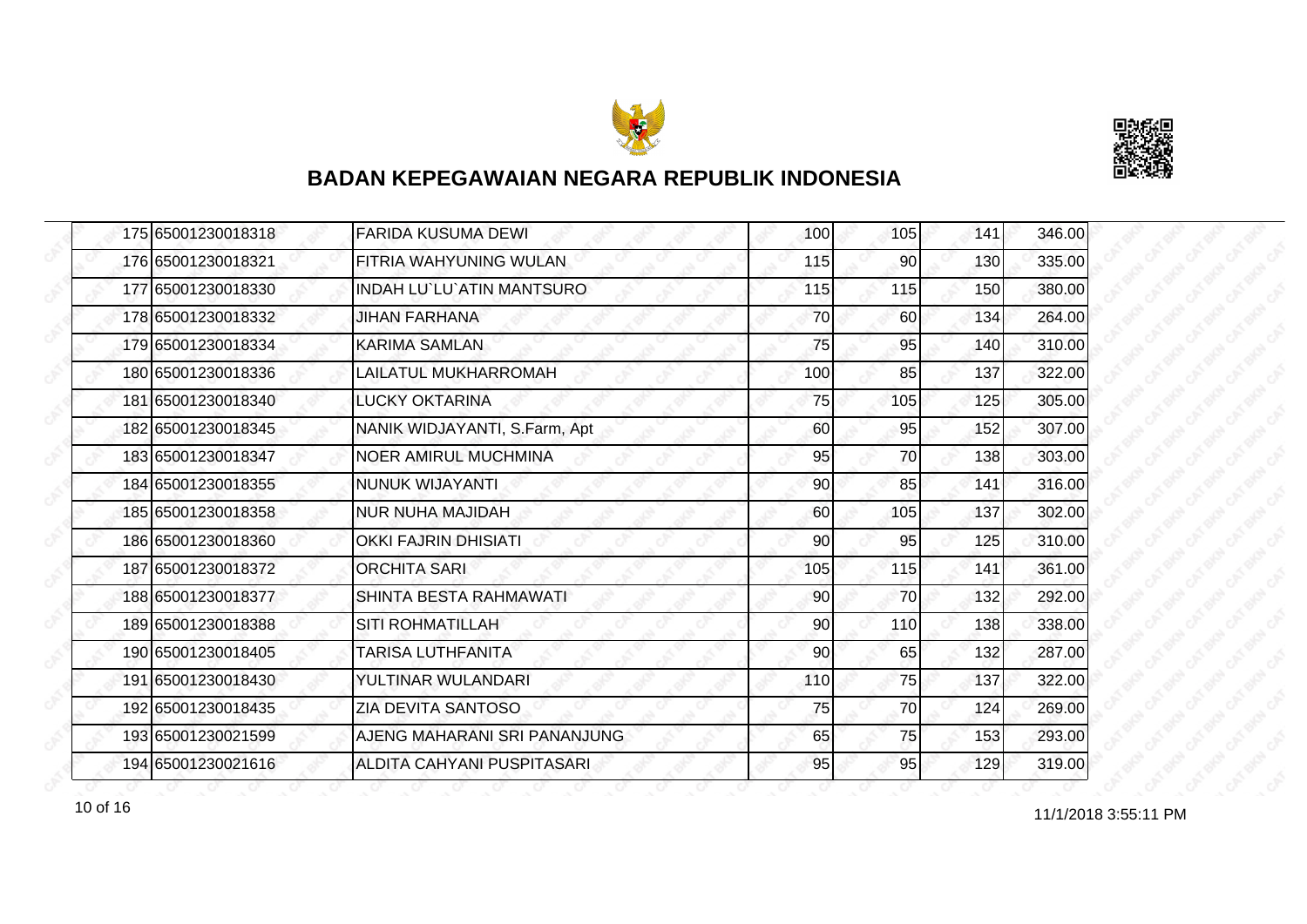



| 195 65001230021659 | <b>ALIFBINA INDRIANA</b>          | 45  | 60              | 133 | 238.00 |
|--------------------|-----------------------------------|-----|-----------------|-----|--------|
| 196 65001230021745 | ATIKA RIZKIA NOVIANI, S.Farm. Apt | 100 | 115             | 131 | 346.00 |
| 197 65001230021924 | AULIA DEWI HAPSARI, S. FARM. APT  | 115 | 110             | 150 | 375.00 |
| 198 65001230021959 | <b>AYUNING DIMAS PUTRI</b>        | 110 | 115             | 138 | 363.00 |
| 199 65001230021995 | <b>BINTI AISYIAH</b>              | 80  | 60              | 126 | 266.00 |
| 200 65001230022051 | <b>BUNGA ANISTIA WIGATI</b>       | 95  | 80              | 145 | 320.00 |
| 201 65001230022430 | <b>EKA AMALIA SUCIATI</b>         | 80  | 60              | 141 | 281.00 |
| 202 65001230022540 | FITRI WULANDARI                   | 110 | 85              | 136 | 331.00 |
| 203 65001230022561 | <b>INDRI WIDYASTUTI</b>           | 110 | 65              | 132 | 307.00 |
| 204 65001230022567 | <b>IRENE ETANA PERWITASARI</b>    | 90  | 80              | 143 | 313.00 |
| 205 65001230022591 | <b>IRNI FAHMAWATI DEWI</b>        | 125 | 95              | 147 | 367.00 |
| 206 65001230022739 | <b>MEGA FITRI WIDYA ASTUTI</b>    | 100 | 90              | 126 | 316.00 |
| 207 65001230022757 | <b>MUFTITA RUSDIANA</b>           | 90  | 60              | 130 | 280.00 |
| 208 65001230022762 | NIKE RICHA RAHMAWATI              | 90  | 50 <sup>1</sup> | 119 | 259.00 |
| 209 65001230022765 | <b>NILA MEGA SARI</b>             | 75  | 100             | 130 | 305.00 |
| 210 65001230022774 | <b>NOVITA ANGERINA</b>            | 65  | 50              | 131 | 246.00 |
| 211 65001230022780 | <b>NUR AINI DWI NOVITASARI</b>    | 55  | 80              | 139 | 274.00 |
| 212 65001230022789 | OKTA DWIANA RIZQA                 | 95  | 110             | 126 | 331.00 |
| 213 65001230022799 | RATNA NISA'ANGGRAINI              | 105 | 100             | 136 | 341.00 |
| 214 65001230022804 | <b>RATRI PUSPARINI</b>            | 100 | 80              | 142 | 322.00 |

11/1/2018 3:55:11 PM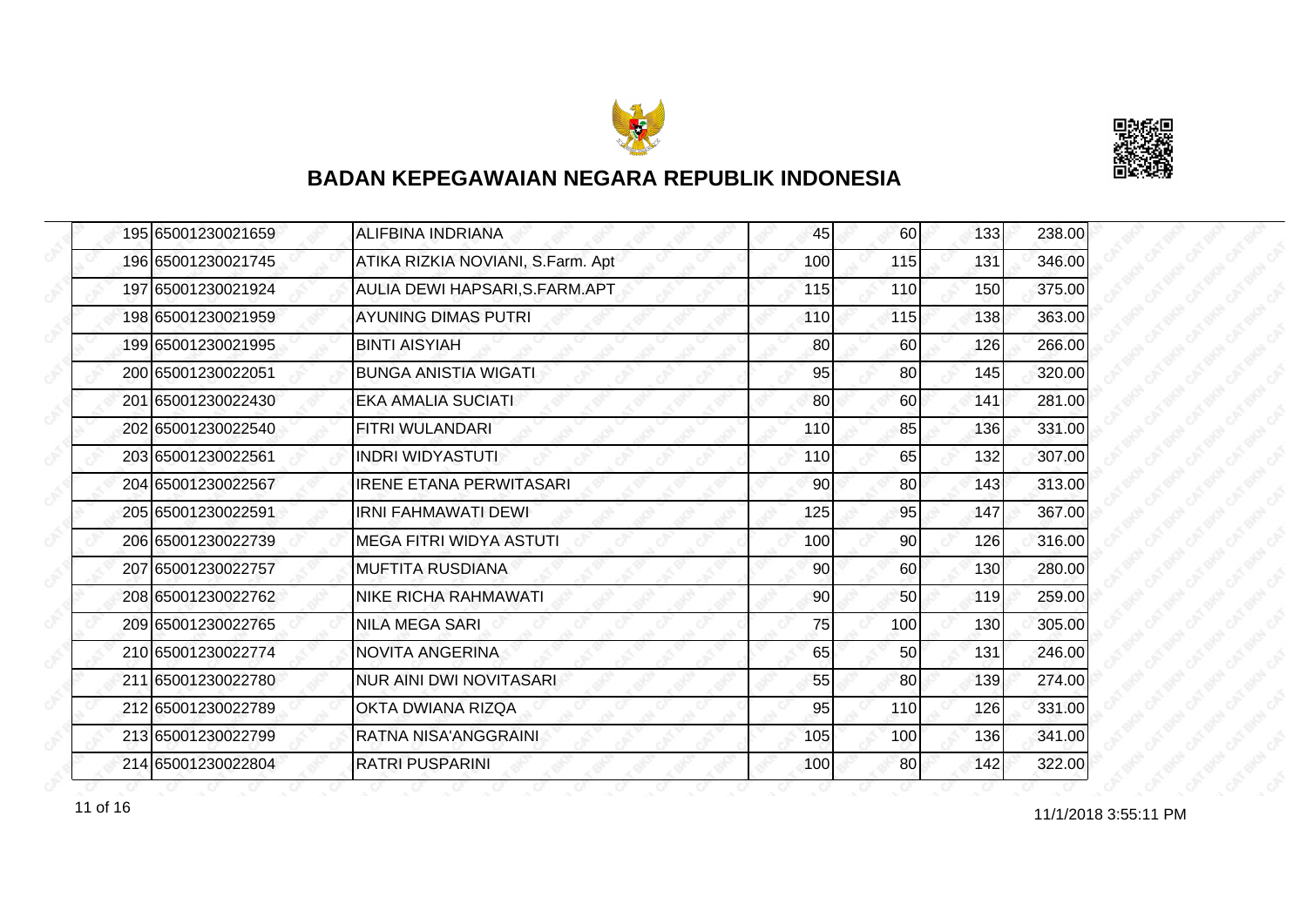



| 215 65001230022829 | TESSA APRILIA PRANITASARI            | 90  | <b>110</b> | 143 | 343.00 |
|--------------------|--------------------------------------|-----|------------|-----|--------|
| 216 65001230022855 | YUNITA KRISTIANA DEWI                | 85  | 100        | 131 | 316.00 |
| 217 65001230023539 | <b>DIAN AYU NURMASARI</b>            | 120 | 80         | 141 | 341.00 |
| 218 65001230023553 | <b>HENDRICA HELMA TYASANTI</b>       | 100 | 115        | 127 | 342.00 |
| 219 65001230023578 | INTAN KUSUMA DEWI.                   | 70  | 130        | 131 | 331.00 |
| 220 65001230023618 | LINDA HANAFIAH, S.FARM               | 90  | 80         | 142 | 312.00 |
| 221 65001230023637 | <b>MARCHA DEBBY SARASWATI</b>        | 90  | 115        | 139 | 344.00 |
| 222 65001230023653 | NEYLA NOUR FU'ADAH, S. FARM.APT      | 90  | 100        | 141 | 331.00 |
| 223 65001230023659 | <b>MAHNIDA KHARISMA DEWI</b>         | 65  | 80         | 139 | 284.00 |
| 224 65001230023672 | <b>RESTI PRATIWI</b>                 | 85  | 80         | 132 | 297.00 |
| 225 65001230023777 | <b>SRI PUJI PURWANTI</b>             | 75  | 55         | 133 | 263.00 |
| 226 65001230023794 | <b>ZEDNY NORACHURIYA</b>             | 90  | 115        | 139 | 344.00 |
| 227 65001230024421 | ARIK DIAN EKA PRATIWI                | 90  | 100        | 142 | 332.00 |
| 228 65001230024507 | <b>ARLINA FARISZA</b>                | 85  | 65         | 127 | 277.00 |
| 229 65001230024557 | DENOK AYU MAS RUQOYYAH               | 110 | 115        | 132 | 357.00 |
| 230 65001230024744 | <b>FIKA NURIHANAH ZULFA</b>          | 105 | 105        | 145 | 355.00 |
| 231 65001230024753 | DITA UTAMI WURASTUTI                 | 115 | 80         | 139 | 334.00 |
| 232 65001230024772 | IADE ZONA AKHIRITA JUNJUNGAN.        | 110 | 100        | 130 | 340.00 |
| 233 65001230024791 | ANGGUN FITRARIA NIRMALASARI.P        | 85  | 70         | 135 | 290.00 |
| 234 65001230024808 | <b>FADHILATUS SOLICHA SRI BASUKI</b> | 75  | 100        | 145 | 320.00 |

11/1/2018 3:55:11 PM 12 of 16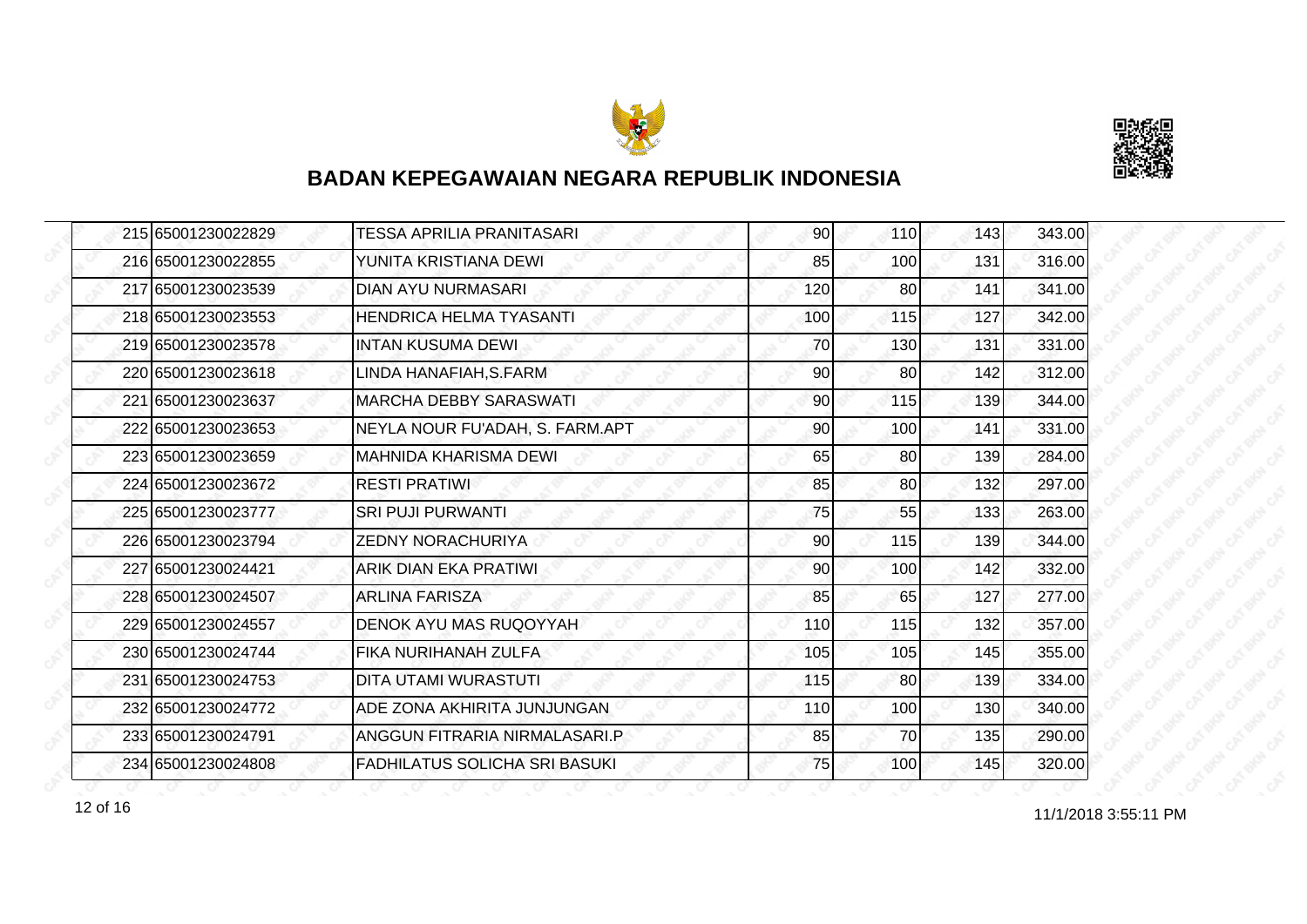



| 235 65001230024814 | <b>FARAH AL FARISI</b>         | 90  | 105 | 137 | 332.00 |
|--------------------|--------------------------------|-----|-----|-----|--------|
| 236 65001230024822 | <b>IZZATUL LAILI</b>           | 95  | 95  | 128 | 318.00 |
| 237 65001230024828 | KHUSNUL FITRI HAMIDAH          | 105 | 80  | 135 | 320.00 |
| 238 65001230024838 | KARYNA A.M.                    | 50  | 80  | 128 | 258.00 |
| 239 65001230024850 | INOVAMEI INDRIANI              | 100 | 100 | 142 | 342.00 |
| 240 65001230024859 | PUTRI PARAMAWATI FAJERIN       | 100 | 135 | 144 | 379.00 |
| 241 65001230024862 | RENI IKA CAHYANTI, S. FARM APT | 100 | 120 | 147 | 367.00 |
| 242 65001230024869 | <b>RIZKY FITRI FAUZIA</b>      | 80  | 75  | 129 | 284.00 |
| 243 65001230024883 | VINDA CORNELIA OCTANIRA SARI   | 75  | 75  | 123 | 273.00 |
| 244 65001230024886 | WARDAH AMELIYAH ISTIQOMAH      | 110 | 85  | 129 | 324.00 |
| 245 65001230024914 | LUTFI NURUL AKMALIA            | 80  | 75  | 133 | 288.00 |
| 246 65001230024917 | NURUL HIDAYAH                  | 70  | 95  | 135 | 300.00 |
| 247 65001230024922 | <b>MARITA LUTHFIAH</b>         | 105 | 120 | 141 | 366.00 |
| 248 65001230024928 | IINDRI DYAH KUSUMANINGTYAS     | 110 | 100 | 146 | 356.00 |
| 249 65001230024935 | <b>NUR FATJRIA SUSILOWATI</b>  | 70  | 80  | 130 | 280.00 |
| 250 65001230024939 | FERIKA AKBAR YONELA            | 85  | 70  | 120 | 275.00 |
| 251 65001230024954 | ENIK TIKA SARI                 | 80  | 95  | 130 | 305.00 |
| 252 65001230024991 | ARINTA MERIDIAN MASCHURUN`IN   | 90  | 90  | 142 | 322.00 |
| 253 65001230025019 | <b>UMMI KALSUM</b>             | 115 | 70  | 135 | 320.00 |
| 254 65001230025022 | NURANI WIDYANINGRUM            | 80  | 80  | 121 | 281.00 |

13 of 16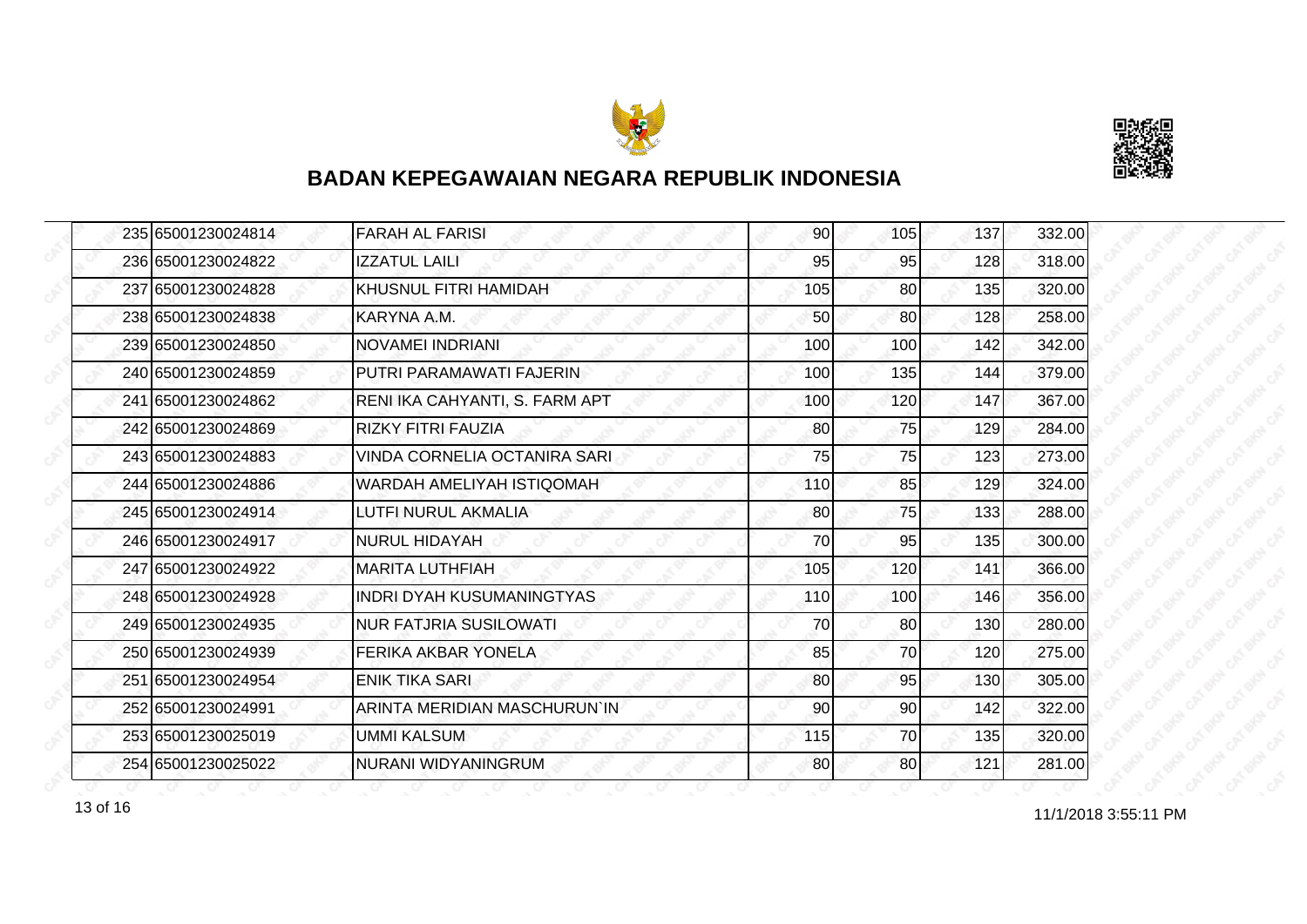



| 255 65001230025035 | YUNITA DINAR WARDANI            | 75  | 60              | 143 | 278.00 |
|--------------------|---------------------------------|-----|-----------------|-----|--------|
| 256 65001230025056 | <b>MUHIBATUN NURAINI</b>        | 60  | 85              | 97  | 242.00 |
| 257 65001230025071 | <b>SHINTA DWI HARTATI</b>       | 75  | 50              | 141 | 266.00 |
| 258 65001230025113 | RACHMA FITRIANI                 | 75  | 90 <sub>l</sub> | 128 | 293.00 |
| 259 65001230025138 | SHELINDA HASTUTI                | 95  | 60              | 128 | 283.00 |
| 260 65001230025534 | RIKA NUR FADHILAH               | 105 | 90              | 130 | 325.00 |
| 261 65001230025630 | RIA FITRAH ARFIANI, S.FARM      | 100 | 105             | 136 | 341.00 |
| 262 65001230025787 | <b>SANDRA FORTUNA</b>           | 75  | 100             | 115 | 290.00 |
| 263 65001230025802 | SHINDI MAYLISA NUGRA            | 120 | 85              | 108 | 313.00 |
| 264 65001230025805 | TRI WULANDARI                   | 100 | 105             | 121 | 326.00 |
| 265 65001230025807 | UTARI ARDININGDYAH              | 70  | 110             | 130 | 310.00 |
| 266 65001230025810 | <b>WIDA RUKMANAJATI</b>         | 85  | 100             | 131 | 316.00 |
| 267 65001230025886 | PRAMESTI KUN HARDINI            | 100 | 90 <sub>0</sub> | 139 | 329.00 |
| 268 65001230027205 | <b>GHORIZATUL AZIZAH</b>        | 120 | 105             | 137 | 362.00 |
| 269 65001230027380 | <b>GAYATRI PRAJNA PARAMITHA</b> | 85  | 90              | 135 | 310.00 |
| 270 65001230027393 | R AYU RIFQA ZAINATUL HURRIYAH   | 85  | 90              | 124 | 299.00 |
| 271 65001230027478 | LAILIIYATUS SYAFAH              | 90  | 80              | 130 | 300.00 |
| 272 65001230027679 | <b>WENI NURPITA SARI</b>        | 115 | 85              | 130 | 330.00 |
| 273 65001230027686 | SEPTIANA DWI WIDYANINGRUM       | 80  | 90              | 143 | 313.00 |
| 274 65001230027698 | SANDI BUDI RAHAYU               | 95  | 105             | 130 | 330.00 |

14 of 16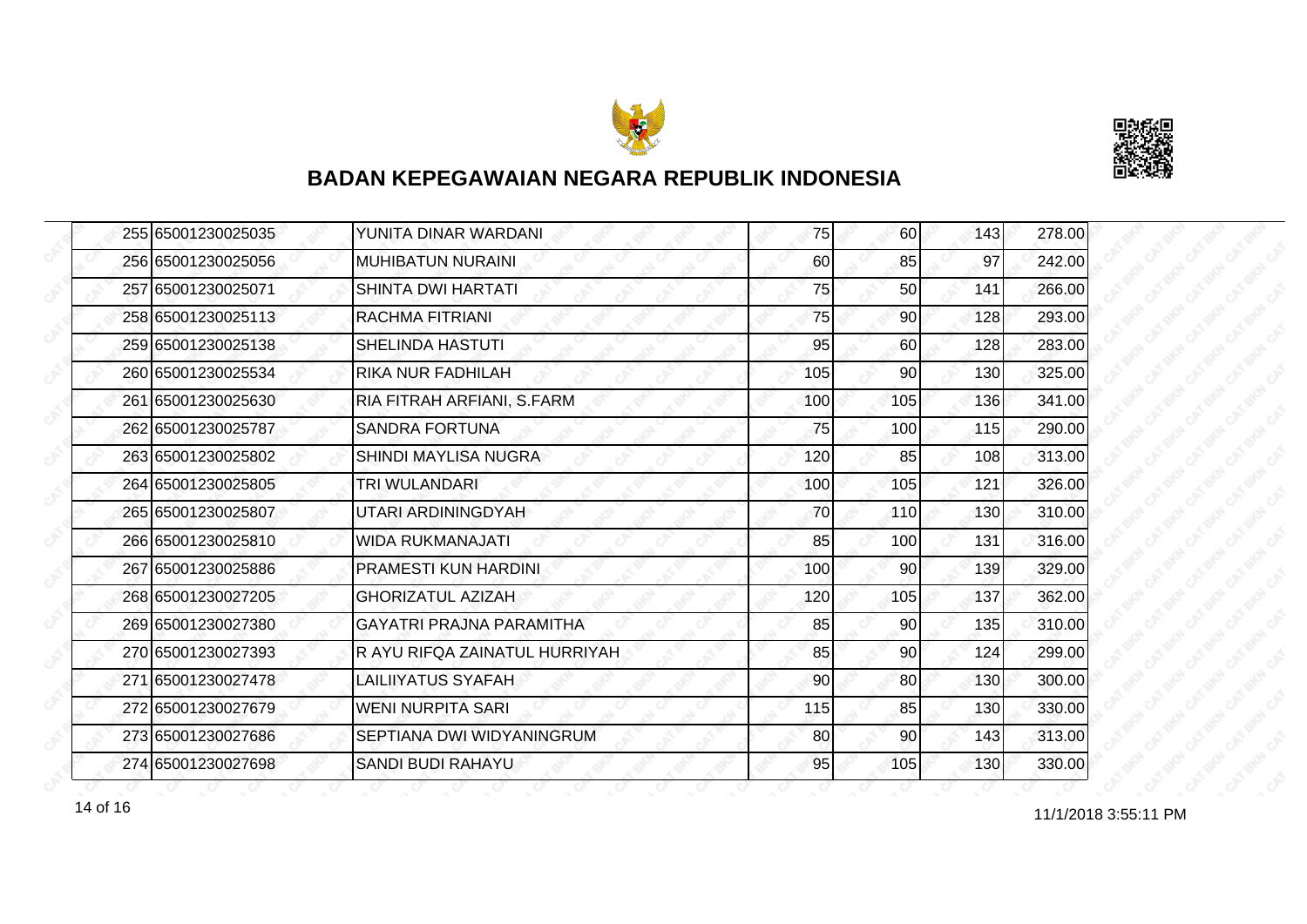



| 275 65001230027726 | <b>NUR FAIDAH</b>                            | 65  | 70 | 135 | 270.00 |
|--------------------|----------------------------------------------|-----|----|-----|--------|
| 276 65001230027767 | <b>DEWI RATIH NURIKASARI</b>                 | 80  | 80 | 134 | 294.00 |
| 277 65001230027775 | <b>DEWI WULAN SETIANINGRUM PUTRI WARDANI</b> | 90  | 75 | 134 | 299.00 |
| 278 65001230027802 | <b>DILA INDAH PRATIWI</b>                    | 40  | 55 | 132 | 227.00 |
| 279 65001230027811 | LUSIA PRATIWI KARTIKASARI WSS.               | 85  | 60 | 151 | 296.00 |
| 280 65001230027815 | <b>REZTYA GALUH CHANDRA MURTI</b>            | 80  | 80 | 146 | 306.00 |
| 281 65001230027866 | <b>AISYAH SANI KARTAGEAJUMENA</b>            | 90  | 85 | 132 | 307.00 |
| 282 65001230027869 | <b>DEWI PURWATININGRUM</b>                   | 125 | 90 | 124 | 339.00 |
| 283 65001230027873 | <b>DWITA SARASWATI</b>                       | 70  | 95 | 136 | 301.00 |
| 284 65001230027957 | <b>PUTRI PURBONDARU</b>                      | 90  | 90 | 127 | 307.00 |
| 285 65001230028247 | FITRIA AGUS RIANTI, S. FARM. APT             | 90  | 95 | 139 | 324.00 |